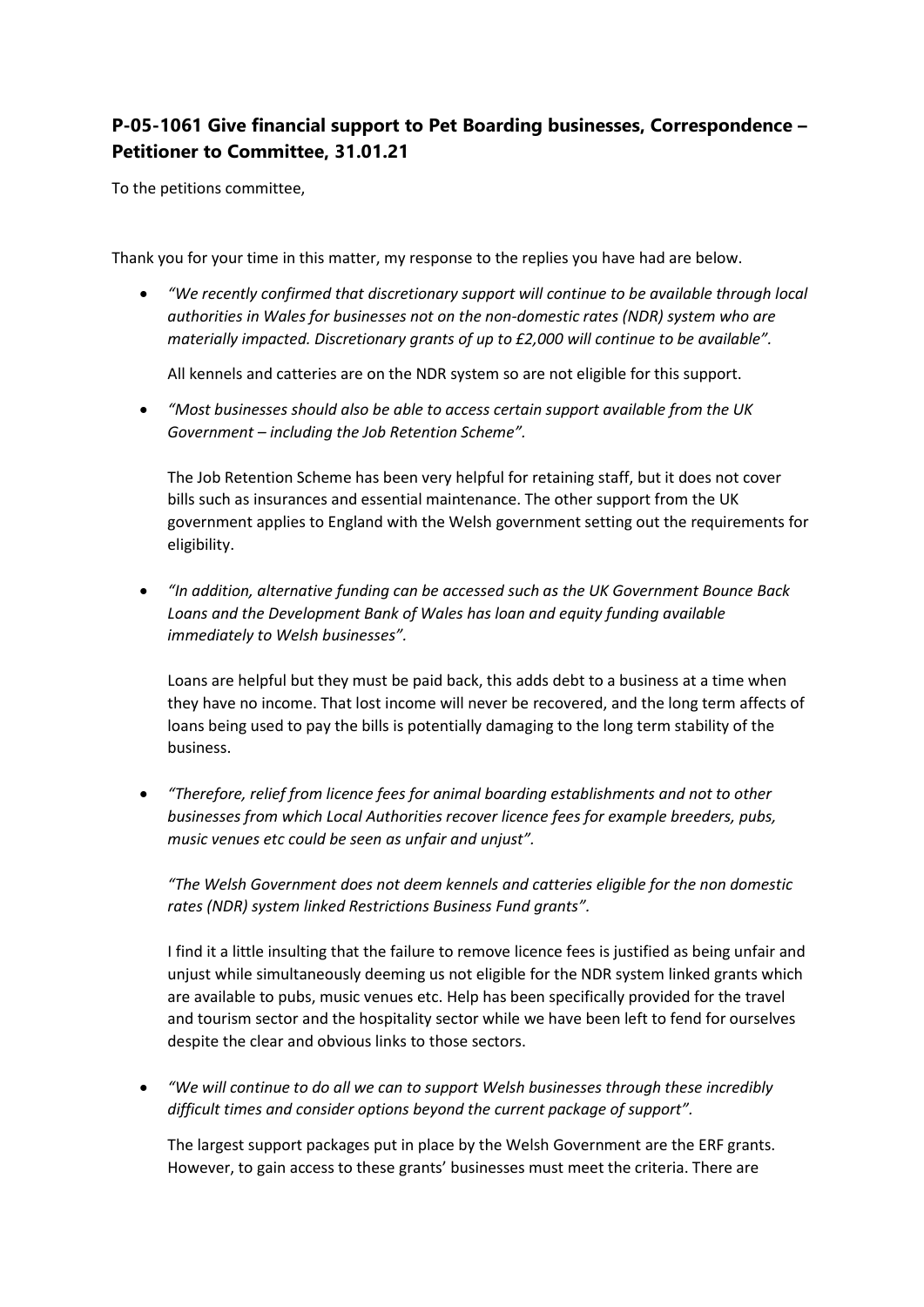several factors that rule out small businesses such as ours. The following criteria are the problems:

## *Must be VAT registered with a turnover of at least £85,000*

The majority of our businesses are small with turnovers below this. This criteria alone puts some of Wales most unique family run businesses at risk, not just in our industry but across the board.

## *Must employ at least one member of staff through the PAYE system.*

Many of our businesses are family run and only employ dog walkers on a self-employed basis and thus are ruled out of the support.

This petition was organised by the Pet Boarders Alliance (Wales) and this response has been made available and approved by its 68 members listed below. As a group we hope that Welsh Government will stick to its pledge to *consider options* to support our industry.

Aderyn Cat Resort Alyn Boarding Kennels & Cattery Aristocats and Top Dogs Barnlake House Berry Hill Kennels Broadlane Kennels Brook Park Farm Boarding Cattery Bryn Difyr Boarding Cattery Cartref Boarding Kennels & Cattery Cat Hotel Ewole Cawdor Kennels and Cattery Cefn Coed Kennels Cilfynydd Boarding Kennels & Cattery Clements Dale Cattery Clwb Boarding Kennels Cottage Cattery Ceredigion Bwthyn Y Cathod Country Hound Kennel Crosslands Kennels Crynant Boarding Cattery Cwm Cou Boarding Cattery Cwtches for Cats Dderwen Boarding Kennels & Grooming Centre Downs-side Cattery Drws-y-Coed Boarding Kennels & Daycare **Centre** Ewloe Boarding Kennels & Cattery Faaram Court Boarding Kennels & Cattery Fforest Boarding Kennels, Cattery & Small Pets Four Paws Boarding Kennels & Cattery Foxcombe Cats Hotel

Gedrys Farm Kennels & Cattery Gelli Farm Kennels & Cattery Greenacres Cattery Hafod Y Bryn Boarding Kennels Heathroy Kennels & Cattery HMC Pet Care Dog Boarding & Cattery Iris's Animal Farm Cattery Islwyn Boarding Kennels Kelsion Boarding Kennels Kenwood Kennels Kerrylee Boarding Kennels & Cattery Linton Boarding Kennels Lisvane Cattery Longcroft Luxury Cat Hotel Barry Island Maes Gwyn Boarding Kennels Moggy Mews Cattery Mountain View Boarding Kennels Nash Mountain Boarding Pantafarn Pantymilah Kennels Pentyrch Boarding Kennels Pinecroft Cattery Sophisticats Cattery Llanelli Springfield Boarding Kennel & Cattery Springfiels of Blackwood Sunnybank Boarding Kennels Tal-y-Cafn Boarding Kennels & Cattery Tasha's Pets Home from Home. The Boarding Centre Ltd The Cat Cwtch Swansea The Elms Cattery The Hairy Hound Nanny Service